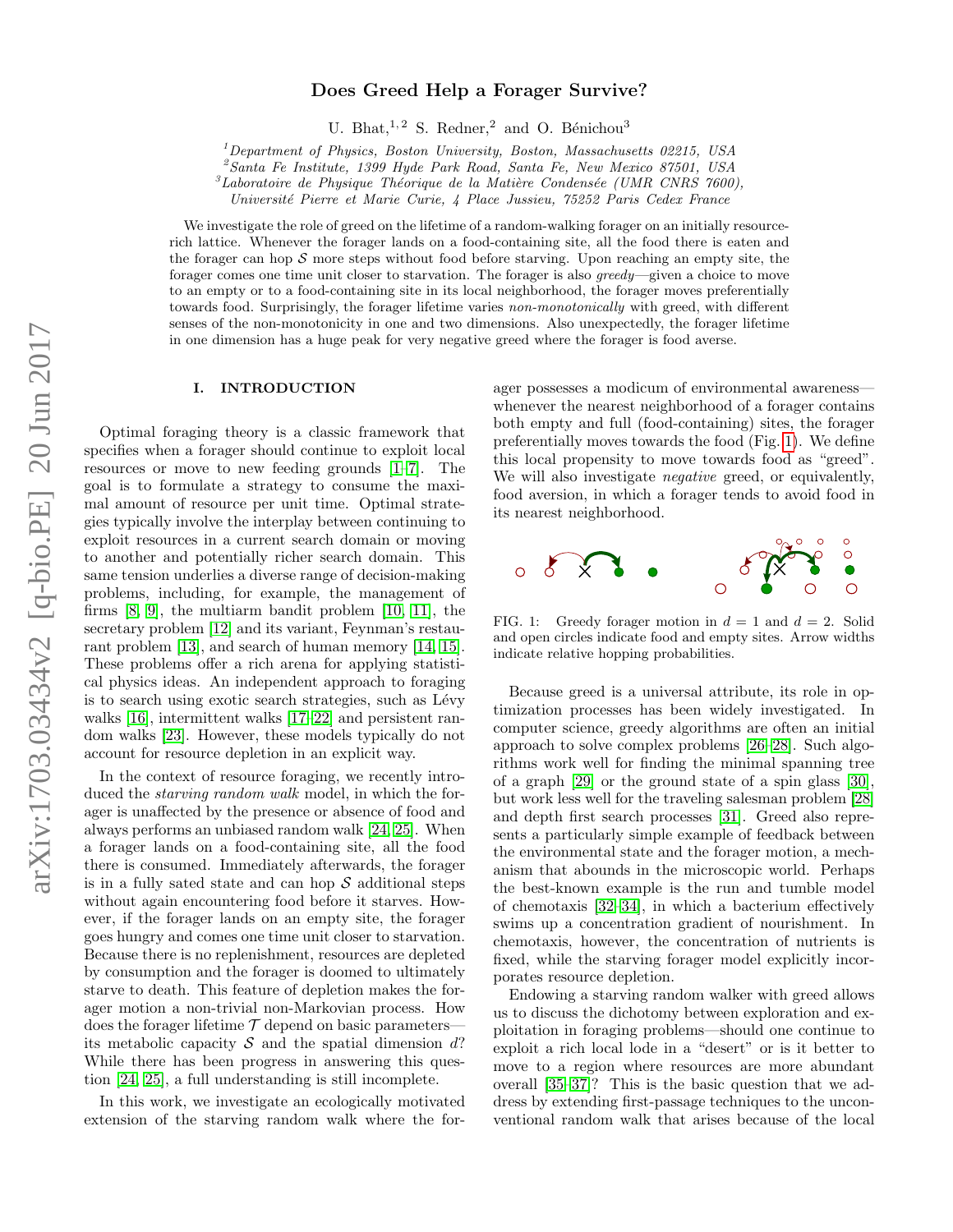bias whenever the forager encounters food.

In  $d = 1$ , we implement greed as follows: when one neighbor of the forager contains food while the other is empty, the forager moves towards the food with probability  $p = (1+G)/2$ , where G is the greediness parameter that lies in  $[-1, 1]$ ; otherwise, the forager hops symmet-rically (Fig. [1\)](#page-0-0). For  $d > 1$  the forager chooses one of the  $k$  full sites in its neighborhood of  $z$  sites with probability  $p = (1+G)/[(z-k)(1-G) + k(1+G)].$  The forager begins in the "Eden" condition where all sites initially contain food. As the forager moves, it carves out a fooddepleted region—the "desert". As this desert grows, the forager typically spends longer times wandering within the desert and eventually starves.

# II. HEURISTICS FOR ONE DIMENSION

We provide a heuristic argument that predicts both a non-monotonic dependence of lifetime on greediness and a huge maximum for greediness  $G \approx -1$  (Fig. [2\)](#page-1-0). Here, starvation proceeds in two stages: (i) The forager first carves a critical desert of length  $L_c$  by repeatedly reaching either edge of the desert within  $S$  steps after food is consumed. The critical length is defined by a forager of capacity  $S$  typically starving if it attempts to cross a desert of this length. We denote the time to create this critical-length desert as  $\mathcal{T}_c$ . (ii) Once the desert length reaches  $L_c$ , the forager likely starves if it attempts to cross the desert. That is, the far side is unreachable and thus irrelevant. The time for this second stage is just the lifetime of a forager in a semi-infinite desert,  $\mathcal{T}_{SI}$ .

We now estimate the quantities  $L_c$ ,  $\mathcal{T}_c$ , and  $\mathcal{T}_{\text{SI}}$ . The time for a forager to reach food when it starts a unit distance from food in a desert of length  $k$  is given by  $t_1(k) = \frac{1-p}{p}k + 3 - \frac{2}{p}$  (see App. [A\)](#page-4-0). Therefore the time for the desert to grow to the critical length  $L_c \gg 1$  is

<span id="page-1-2"></span>
$$
\mathcal{T}_c = \sum_{k=1}^{L_c} t_1(k) \simeq \frac{1-p}{p} \frac{L_c^2}{2}.
$$
 (1)

We determine  $L_c$  by equating the typical time to cross a desert of this length,  $t_{\times} \simeq \frac{2}{3} L_c^2 + \frac{4L}{3p}$  (see App. [A\)](#page-4-0), to S. This gives two behaviors:  $L_c \simeq \sqrt{3\mathcal{S}/2}$  for  $p \gg 1/\sqrt{\mathcal{S}}$ , and  $L_c \simeq 3p\mathcal{S}/4$  for  $p \ll 1/\sqrt{\mathcal{S}}$ . Thus the time to reach the critical-length desert is

<span id="page-1-1"></span>
$$
\mathcal{T}_c \simeq \begin{cases} 3(1-p)\mathcal{S}/4p & p \gg 1/\sqrt{\mathcal{S}} \,, \\ 9p\mathcal{S}^2/32 & p \ll 1/\sqrt{\mathcal{S}} \,. \end{cases} \tag{2}
$$

For the semi-infinite geometry, a typical trajectory consists of segments where the forager moves ballistically into the food-containing region, interspersed by diffusive segments in the desert (Fig [3\)](#page-2-0). As long as the diffusive segment lasts less than  $S$  steps, the forager returns to the food/desert interface and a new cycle of consumption and subsequent diffusion begins. A ballistic segment of  $m$ 



<span id="page-1-0"></span>FIG. 2: Dependence of the scaled forager lifetime  $\mathcal{T}/\mathcal{S}$  on greediness G in  $d = 1$  and  $d = 2$ . The inset compares simu-lations with the analytic result [\(12\)](#page-3-0) for G close to  $-1$  and  $S = 10^6$ . Dotted curves in  $d = 2$  correspond to a nonbacktracking walk (see summary text).

consecutive steps towards food (followed by a step away) occurs with probability  $p^m(1-p)$ . The average time  $t_b$ for this ballistic segment is  $t_b = \sum_{m\geq 1} m p^m (1-p) =$  $p/(1-p)$ . The probability R for a diffusive segment to return to food within  $S$  steps is the integral of the firstpassage probability for a forager that starts at  $x = 1$  to reach  $x = 0$  within time  $\mathcal{S}$  [\[39\]](#page-6-6):

$$
\mathcal{R} = \int_0^{\mathcal{S}} dt \; \frac{e^{-1/4Dt}}{\sqrt{4\pi Dt^3}} = \text{erfc}(1/\sqrt{4D\mathcal{S}}) \,,
$$

where  $erfc(\cdot)$  is the complementary error function. The average number of returns is  $\langle r \rangle = \sum_{r \geq 1} r \mathcal{R}^r (1 - \mathcal{R}) =$  $\mathcal{R}/(1-\mathcal{R}) \simeq \sqrt{\pi \mathcal{S}/2}$  for  $\mathcal{S} \to \infty$ , where the asymptotics of the error function gives the final result, and we take the diffusion coefficient  $D = \frac{1}{2}$ . For a forager that does return within S steps, the return time  $t_r$  is thus

$$
t_r = \frac{1}{R} \int_0^S dt \, t \, \frac{1}{\sqrt{4\pi Dt^3}} \, e^{-1/4Dt} \simeq \sqrt{\frac{2S}{\pi}} - 1 \, .
$$

The total trajectory therefore contains  $\langle r \rangle = \sqrt{\pi S/2}$ elements, each of which are comprised of a ballistic and a diffusive segment. The time for each element equals  $t_b + t_r$ . There is also the final and fatal diffusive segment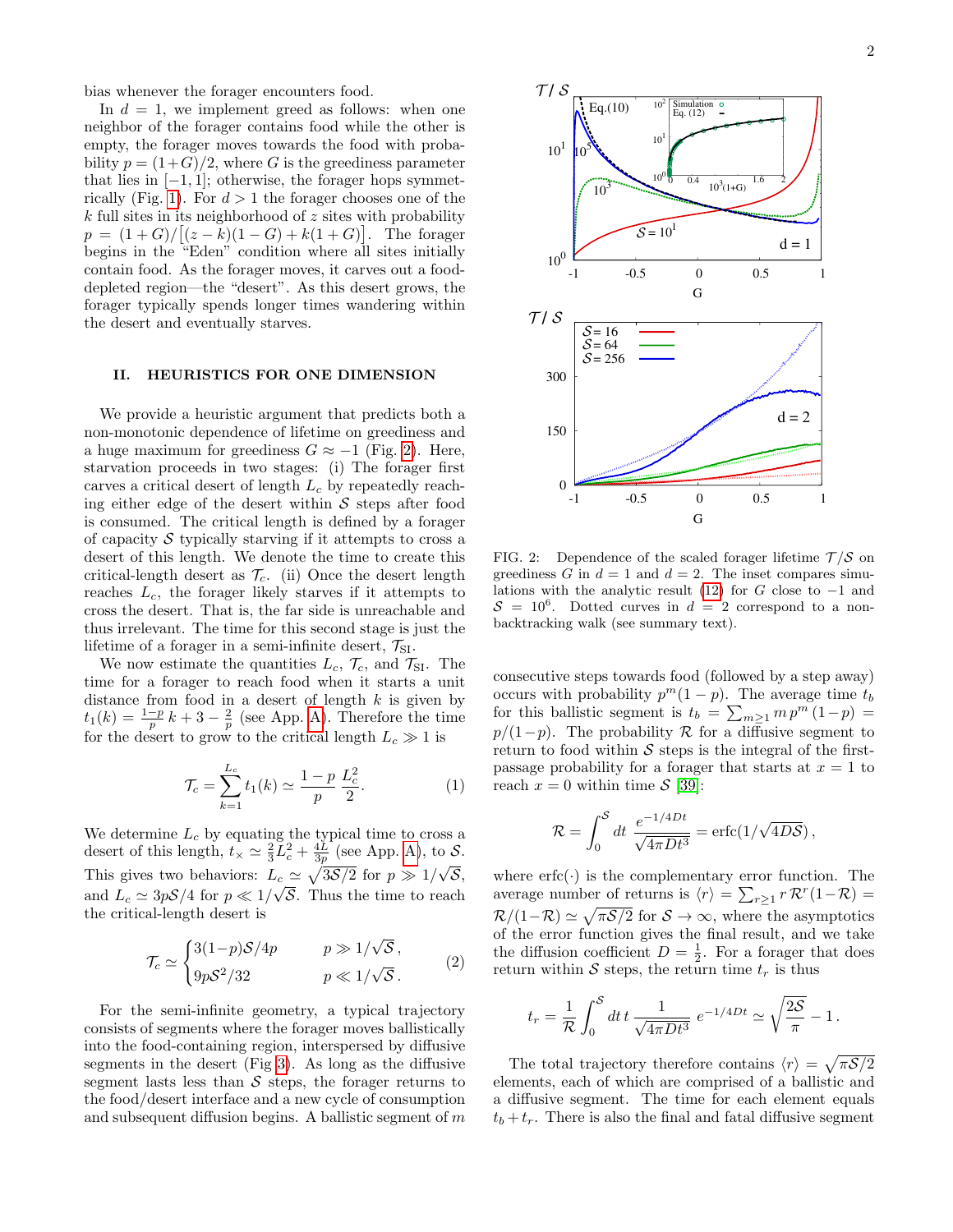

<span id="page-2-0"></span>FIG. 3: Schematic illustration of the space-time trajectory of a greedy forager in the semi-infinite geometry. The shaded region denotes food.

of exactly S steps. Consequently, the forager lifetime  $\mathcal{T}_{\text{SI}}$ in the semi-infinite geometry is

$$
\mathcal{T}_{\text{SI}} \simeq \langle r \rangle (t_b + t_r) + \mathcal{S} \simeq \frac{2p - 1}{1 - p} \sqrt{\frac{\pi \mathcal{S}}{2}} + 2\mathcal{S} \,. \tag{3}
$$

From [\(2\)](#page-1-1) and [\(3\)](#page-2-1), we estimate the forager lifetime as

<span id="page-2-2"></span>
$$
\mathcal{T} \simeq \begin{cases} \left[\frac{3(1-p)}{4p} + 2\right] \mathcal{S} + \frac{2p-1}{(1-p)} \sqrt{\frac{\pi \mathcal{S}}{2}}, & p \gg 1/\sqrt{\mathcal{S}},\\ \frac{9}{32} p\mathcal{S}^2 + 2\mathcal{S} + \frac{2p-1}{(1-p)} \sqrt{\frac{\pi \mathcal{S}}{2}}, & p \ll 1/\sqrt{\mathcal{S}}. \end{cases}
$$
\n(4)

Two important consequences follow (Fig. [2\)](#page-1-0):

- When  $S$  exceeds a critical value, it is easily seen that T is decreasing with p, except for  $p \to 0$  and  $p \to 1$ . Since T diverges as  $p \to 1$ , the dependence of lifetime on greediness is non-monotonic!
- For  $p \simeq 1/$ √  $S$ , Eqs. [\(4\)](#page-2-2) give a common lifetime  $\mathcal{T} \sim \mathcal{S}^{3/2}$ —a huge maximum for large  $\mathcal{S}$ ! This maximum induces a second non-monotonicity in the negative greed (food averse) regime.

#### III. ONE-DIMENSIONAL SOLUTION

We now outline the analytical solution for the forager lifetime that confirms and quantifies the above heuristic picture. The basic quantity is the probability  $V_k$  that the forager has eaten  $k$  times at the instant of starvation. This quantity can be written as

$$
V_k = \left[1 - \sum_{t=0}^{S} F_k(t)\right] \prod_{j=1}^{k-1} \sum_{t=0}^{S} F_j(t).
$$
 (5)

Here  $F_i(t)$  is the first-passage probability that a greedy forager that is a unit distance from either edge of a desert of k empty sites first reaches either edge at time  $t$ . The sum is thus the probability that this forager escapes a desert of j empty sites, and the product is the probability that this forager successively escapes a desert of  $1,2,3,\ldots, k-1$  empty sites. Finally the leading factor is

the probability that the forager does not escape a desert of k empty sites.

We may now write the average forager lifetime as

$$
\mathcal{T} = \sum_{k \ge 0} \left[ \sum_{j=1}^{k-1} \tau_j \right] V_k + \mathcal{S} \,. \tag{6}
$$

Here

<span id="page-2-3"></span>
$$
\tau_j = \frac{\sum_{0 \le t \le S} t F_j(t)}{\sum_{0 \le t \le S} F_j(t)}
$$

is the conditional average time for a greedy forager to successfully escape a desert of  $j$  empty sites when it starts one lattice spacing from either edge. The quantity  $\sum_{j=1}^{k-1} \tau_j$  is the conditional time for the forager to successively escape deserts of  $1,2,3,\ldots,k-1$  empty sites. Consequently, the first term in [\(6\)](#page-2-3) is that total time that the forager takes to carve a desert of  $k$  empty sites and the last factor,  $S$ , is the time for the last and fatal excursion in this desert.

<span id="page-2-1"></span>To explicitly evaluate the forager lifetime in [\(6\)](#page-2-3), we need the first-passage probability for a greedy forager,  $F_k(t)$ . This first-passage probability can be related to the unperturbed first-passage probability  $f_k(t)$  of a symmetric random walk by the convolution

<span id="page-2-4"></span>
$$
F_k(t) = p \, \delta_{t,1} + (1-p) \sum_{t' \le t-1} f_{k-2}(t') \, F_k(t-t'-1) \, . \tag{7}
$$

The first term accounts for a forager that reaches food in a single step. The second term accounts for the forager hopping to the interior of the interval. In this case, the walker is at  $x = 2$  or  $k - 2$  and hops symmetrically until it again reaches either  $x = 1$  or  $k - 1$ . Thus the relevant first-passage probability is that for an unbiased random walk that starts at  $x = 2$  or  $k - 2$  on [1, k – 1]. Once the walker first reaches either  $x = 1$  or  $k - 1$ , the process renews and the subsequent propagation involves  $F_k$ . Since one time unit is used in the first hop to the right, the walker must reach the boundary in the remaining time  $t - t' - 1$  steps. We solve Eq. [\(7\)](#page-2-4) by substituting in the generating functions

$$
\widetilde{f}_k(z) = \sum_{t \ge 1} f_k(t) z^t, \qquad \widetilde{F}_k(z) = \sum_{t \ge 1} F_k(t) z^t.
$$

The generating functions reduce the convolution in Eq. [\(7\)](#page-2-4) to an algebraic relation that is readily solved to give

<span id="page-2-5"></span>
$$
\widetilde{F}_k(z) = \frac{pz}{1 - (1 - p) z \widetilde{f}_{k-2}(z)}.
$$
\n(8)

The next step is to substitute the well-known result for the Laplace transform of the first-passage probability [\[39\]](#page-6-6)

$$
\widetilde{f}_k(s) = \operatorname{sech}\sqrt{\frac{s}{D}} k \left[ \sinh\left(\sqrt{\frac{s}{D}}\right) + \sinh\left(\sqrt{\frac{s}{D}}(k-1)\right) \right],
$$

$$
\lim_{s \to 0} 1 - \sqrt{\frac{s}{D}} \tanh\sqrt{\frac{sk^2}{4D}} k + \cdots.
$$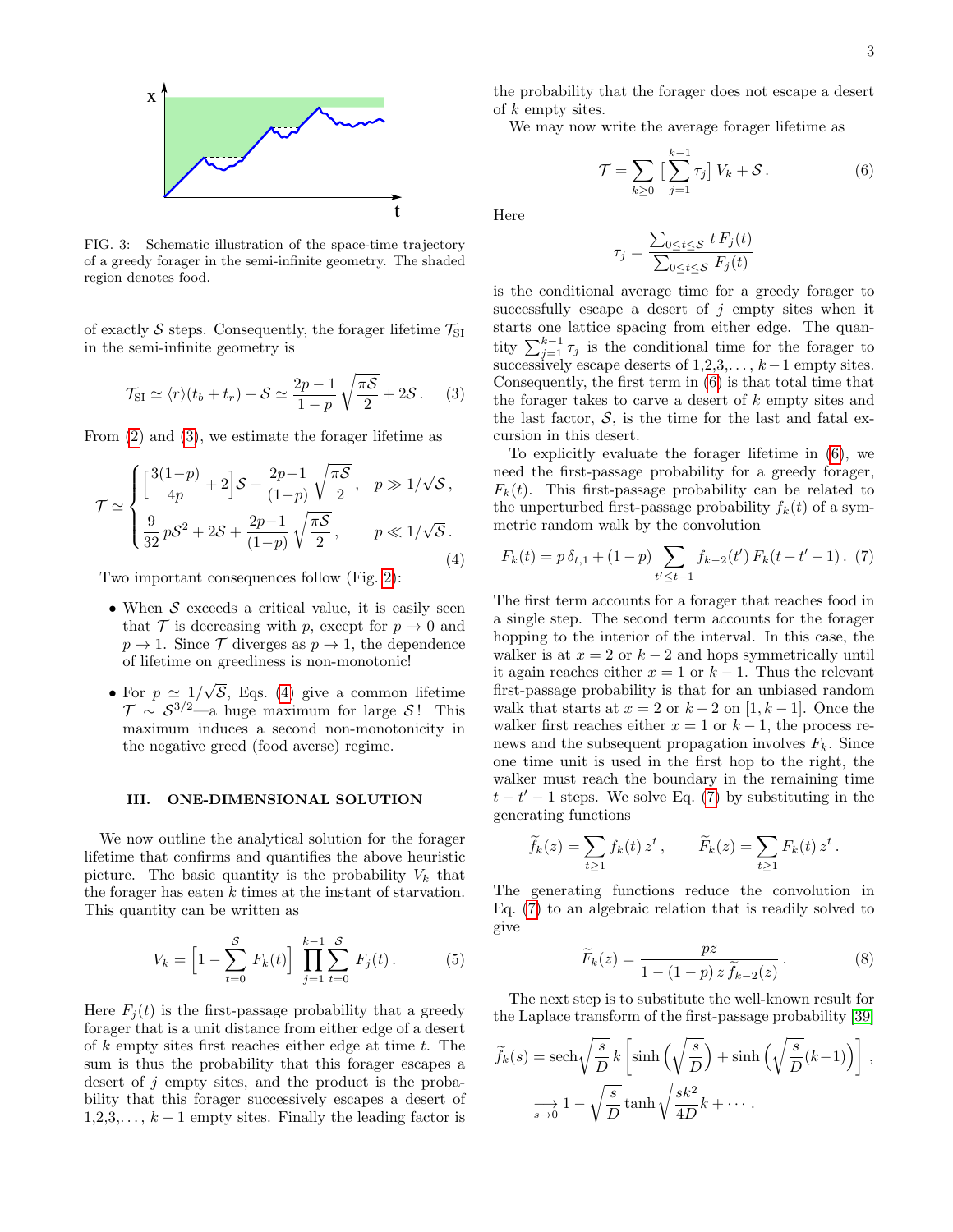into Eq. [\(8\)](#page-2-5). We also convert the discrete generating function to a continuous Laplace transform by replacing  $z \to 1-s$ . This construction is asymptotically exact in the limit  $z \to 1$  or  $s \to 0$ , which corresponds to the longtime limit in the time domain. Following these steps, the Laplace transform of the first-passage probability for the greedy forager for  $s \to 0$  and  $k \to \infty$  is

<span id="page-3-2"></span>
$$
\widetilde{F}_k(s) = \left(1 + \frac{1-p}{p}\sqrt{\frac{s}{D}}\tanh\sqrt{\frac{sk^2}{4D}}\right)^{-1}.\tag{9}
$$

Using the above first-passage probability for a greedy forager in a finite desert, and also making use of standard Laplace transform manipulations, we can determine both  $\tau_k$  and  $V_k$  in terms of  $\tilde{F}_k(s)$ . When these quantities are expressed in terms of  $\widetilde{F}_k(s)$  in Eq. [\(6\)](#page-2-3), we can finally determine the forager lifetime  $\mathcal T$ . These steps are somewhat tedious and all the details are given in Ref. [\[38\]](#page-6-7).

There are two limiting cases where the forager lifetime has very different asymptotic behaviors:  $p \gg 1/\sqrt{S}$  and  $p \ll 1/\sqrt{S}$ . In the former case, we find

$$
\mathcal{T} \simeq \mathcal{S} \frac{1-p}{p} \int_0^\infty d\theta \, V_\theta \int_0^\theta \frac{du}{u} \sum_{j \ge 0} \frac{4}{v^2} \left\{ 1 - e^{-v^2} \left[ 1 + v^2 \right] \right\} + \mathcal{S} \,. \tag{10}
$$

Here  $v = (2j+1)/u, \theta = n/(\pi)$ √  $D\mathcal{S}$ , with *n* the number of sites visited by the forager at starvation. Additionally,

$$
V_{\theta} \simeq \frac{4(1-p)}{p\theta} \sum_{j\geq 0} e^{-w^2 - Q}, \quad Q = \frac{2(1-p)}{p} \sum_{j\geq 0} E_1(w^2),
$$

where  $w = (2j+1)/\theta$ , and  $E_1(x) = \int_1^{\infty} \frac{dt}{t} e^{-xt}$  is the exponential integral. Because the function  $V_{\theta}$  depends on p, the greedy forager lifetime  $\mathcal T$  does not merely equal  $\mathcal T$  for the non-greedy forager times  $\frac{1-p}{p}$ . Our result [\(10\)](#page-3-1) agrees with numerical simulations for large  $S$  (Fig. [2\)](#page-1-0).

Deep in the negative greed regime  $p \ll 1/\sqrt{S}$ , Eq. [\(9\)](#page-3-2) simplifies to

$$
\widetilde{F}_k(s) \simeq \left(1 + \frac{k}{2pD}s\right)^{-1}.
$$
\n(11)

Following the same steps as given above now leads to

<span id="page-3-0"></span>
$$
\mathcal{T} = \sum_{k\geq 1} \frac{k^2}{2p\mathcal{S}} e^{-2pDS/k} \exp\left[-\int_1^k e^{-2pDS/x} dx\right] + \mathcal{S},\tag{12}
$$

whose numerical evaluation matches the simulation results in the regime  $p \ll 1/\sqrt{S}$  (Fig. [2](#page-1-0) inset).

# IV. TWO DIMENSIONS

Surprisingly, simulations show that the forager lifetime again varies non-monotonically with (positive) greed, but

in the opposite sense compared to one dimension (Fig. [2\)](#page-1-0). A perfectly greedy forager has a smaller lifetime than one that is not quite as avaricious. We can explain this feature in a simple way: Because a random walk is recurrent in two dimensions, it will certain form closed loops along its trajectory [\[40,](#page-6-8) [41\]](#page-6-9). Suppose that a perfectly greedy forager is about to form such a closed loop (Fig.  $4(a)$ ). At this point, the forager has only two possible choices for the next step. One of them leads outside the incipient closed loop and the other leads inside. If the latter choice is made, a "moat" is created by the previous trajectory.



<span id="page-3-3"></span>FIG. 4: A random-walk trajectory that leads to trapping of a perfectly greedy forager. (a) Forager  $(\times)$  at the decision point. (b) Forager hops to the interior region (shaded). (c) Food in the interior is completely consumed, so that the forager  $(\times)$ may be trapped inside the newly created desert.

<span id="page-3-1"></span>Once inside the moat, a perfectly greedy forager always consumes food in its nearest neighborhood. Ultimately, this interior food is mostly or completely depleted (the latter is shown in Fig.  $4(c)$ ). While the former case is more likely, the remaining food will be scarce and isolated. Thus the forager creates and then becomes trapped inside a (perhaps slightly imperfect) desert.

Conversely, if the greediness  $G < 1$ , a forager that encounters the moat from the interior can cross it with a non-zero probability and thereby reach food on the outside. This mechanism provides a route for the forager to escape the desert and survive longer than if it remained strictly inside. This argument indicates that the forager lifetime should be a decreasing function of G as  $G \to 1$ , as confirmed by simulations (Fig. [2\)](#page-1-0). Also in stark contrast to one dimension, there is no peak in the forager lifetime for negative greed, at least for the values of  $\mathcal S$ that we were able to simulate.

## V. SUMMARY

Greed plays a paradoxical role in the lifetime of a greedy random-walking forager, which moves preferentially towards local food for positive greediness, and away from food for negative greediness. The lifetime depends non-monotonically on greediness when the forager capacity is sufficiently large. Moreover, the sense of the non-monotonicity is opposite in one and two dimensions. In  $d = 1$ , the forager lifetime exhibits a huge peak of the order of  $S^{3/2}$  for  $G \approx -1$ , scales as  $S^{1/2}/(1-G)$  for  $G \to 1$ , while  $\mathcal{T} \simeq \mathcal{S}$  throughout the rest of the range of G. Determining these intriguing properties rests on solv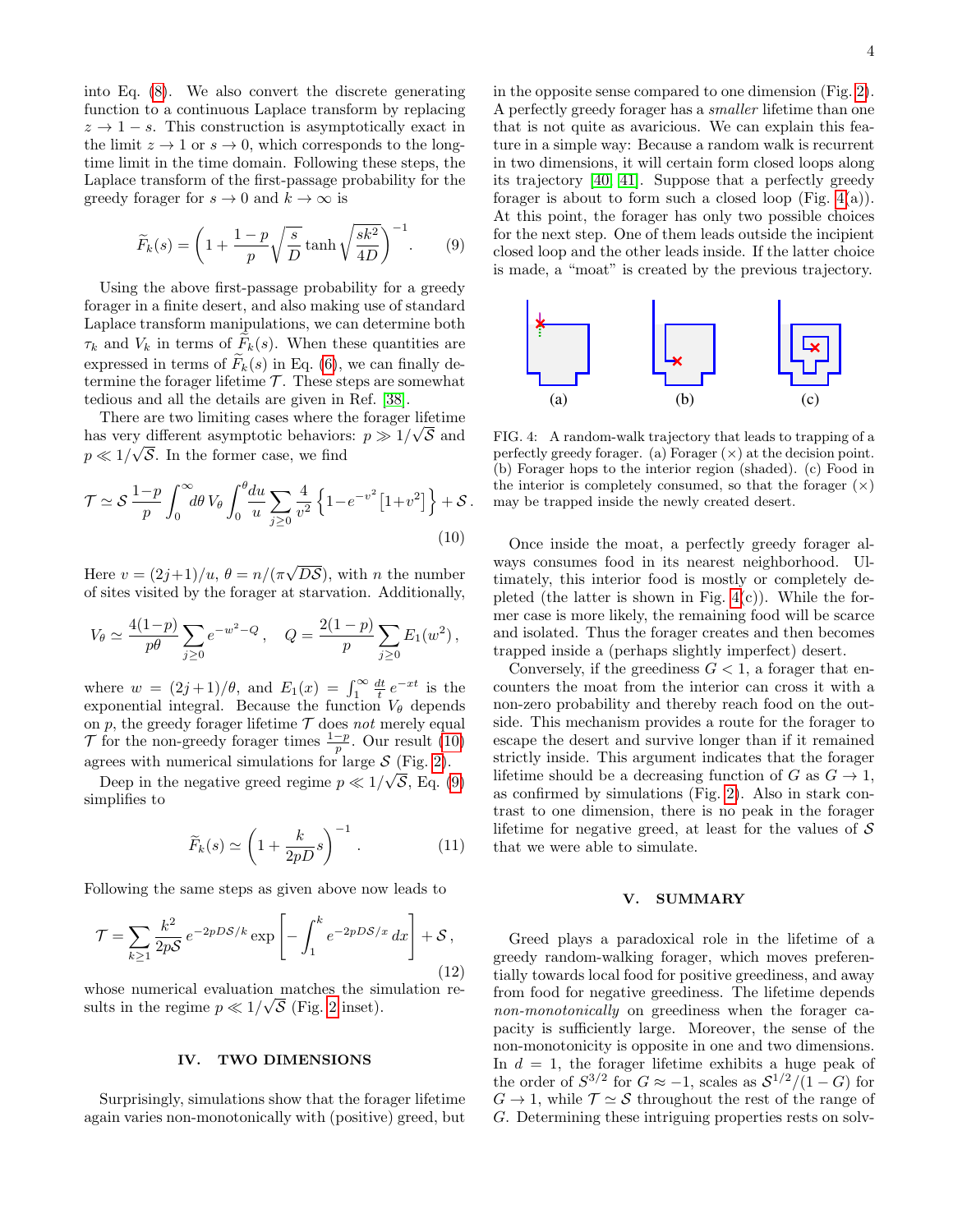ing a challenging non-Markovian first-passage problem in which the forager motion is locally biased when food is in the forager's nearest neighborhood.

A variety of questions remain open. Can one make analytical progress in two dimensions? What is the behavior of the lifetime in greater than two dimensions? Simulations are not useful here because the lifetime is extremely long for non-negligible greed and memory/computation time constraints become prohibitive. On a biological note, greed can be viewed as endowing a forager with a minimal information processing capability. A related mechanism is for the forager to perform a non-backtracking random walk (previous step is not retraced). The forager lifetime increases monotonically with the probability of not backtracking (Fig. [2;](#page-1-0) here  $1 - G$  is a proxy for the backtracking probability) and perfect non-backtracking is superior to perfect greed. It would be useful to understand how to most effectively increase the forager lifetime with minimal informationprocessing enhancements to random-walk motion.

We acknowledge support from the European Research Council starting grant FPTOpt-277998 (OB), from grants DMR-1608211 and DMR-1623243 from the National Science Foundation (UB and SR), by the John Templeton Foundation (SR), and from grant 2012145 from the U.S.-Israel Binational Science Foundation (UB).

#### <span id="page-4-0"></span>Appendix A: Escape From An Interval

We determine the first-passage properties of a random walk in a finite interval of length L whose hopping rules are the same as that of a greedy forager. That is, a walk in the interior hops equiprobably to the left and right, while a walk at either  $x = 1$  or  $x = L - 1$  hops to the edge of the interval with probability  $p$  and into the interior with probability  $1 - p$  (Fig. [5\)](#page-4-1). For these hopping rules, we calculate the exit probabilities to each side of the interval, the unconditional time to exit either side of the interval, and the conditional exit time to exit by each edge of the interval. We will use the result for the unconditional exit time to derive Eq. [\(1\)](#page-1-2), from which we will heuristically argue that the lifetime of a forager with a sufficiently large capacity varies non-monotonically with greediness.



<span id="page-4-1"></span>FIG. 5: Hopping probabilities for a greedy forager inside a desert of length L.

Let  $E_n$  be the probability that the forager, which starts at site  $n$ , exits the interval via the left edge. The exit

probabilities satisfy the backward equations

$$
E_1 = p + qE_2,
$$
  
\n
$$
E_n = \frac{1}{2}E_{n-1} + \frac{1}{2}E_{n+1} \qquad 2 \le n \le L - 2,
$$
 (A1)  
\n
$$
E_{L-1} = qE_{L-2}.
$$

No boundary conditions are needed, as the distinct equations for  $n = 1$  and  $n = L - 1$  fully determine the exit probabilities. As we shall see,  $E_n = 0$  not at  $n = L$ , but at different value of  $n$ , and similarly for the point where  $E_n=1$ .

Since the deviation to random-walk motion occurs only at the boundaries, we attempt a solution that has the random-walk form in the interior of the interval:  $E_n =$  $A + Bn$ . This ansatz automatically solves the interior equations  $(2 \le n \le L-2)$ , while the boundary equations for  $n = 1$  and  $n = L - 1$  give

$$
E_1 = p + qE_2 \longrightarrow A + B = p + q(A + 2B),
$$
  
\n
$$
E_{L-1} = qE_{L-2} \longrightarrow A + B(L-1) = q(A + B(L-2)),
$$

from which  $A$  and  $B$  are

$$
A = \frac{p(L-2) + 1}{pL + 2(1-2p)}, \qquad B = -\frac{p}{pL + 2(1-2p)}.
$$

Thus the probability that a greedy random walk that starts at  $x = n$  exits via the left edge of the interval is

<span id="page-4-3"></span>
$$
E_n = A + Bn = \frac{L - n + \frac{1}{p}(1 - 2p)}{L + \frac{2}{p}(1 - 2p)},
$$
 (A2)

while the exit probability via the right edge is  $1-E_n$ . As might be expected for a perturbation that applies only at the boundary, the overall effect of greed on the exit probability is small: the exit probability changes from  $E_n = 1 - \frac{n}{L}$  for  $p = \frac{1}{2}$  to  $E_n = 1 - \frac{n-1}{L-2}$  for  $p = 1$ . That is, the effective interval length changes from  $L$  to  $L - 2$ as  $p$  increases from  $\frac{1}{2}$  to 1.

Similarly, let  $t_n$  be the average time for a greedy random walker to reach either edge of the interval when the walk starts at site *n*. These exit times satisfy the backward equations

<span id="page-4-2"></span>
$$
t_1 = p + q(t_2 + 1),
$$
  
\n
$$
t_n = \frac{1}{2}t_{n-1} + \frac{1}{2}t_{n+1} + 1 \qquad 2 \le n \le L - 2,
$$
 (A3)  
\n
$$
t_{L-1} = p + q(t_{L-2} + 1).
$$

Again, no boundary conditions are needed, as the equations for  $n = 1$  and  $n = L - 1$  are sufficient to solve [\(A3\)](#page-4-2). We attempt a solution for these second-order equations that has the same form as in the case of no greed:  $t_n = a + bn + cn^2$ . Substituting this ansatz into [\(A3\)](#page-4-2) immediately gives  $c = -1$ , while the equations for  $t_1$  and  $t_{L-1}$  lead to the conditions

$$
-1 + a + b = q(-4 + a + 2b) + 1,
$$
  

$$
-(L-1)^{2} + b(L-1) + a
$$
  

$$
= q[-(L-2)^{2} + b(L-2) + a] + 1.
$$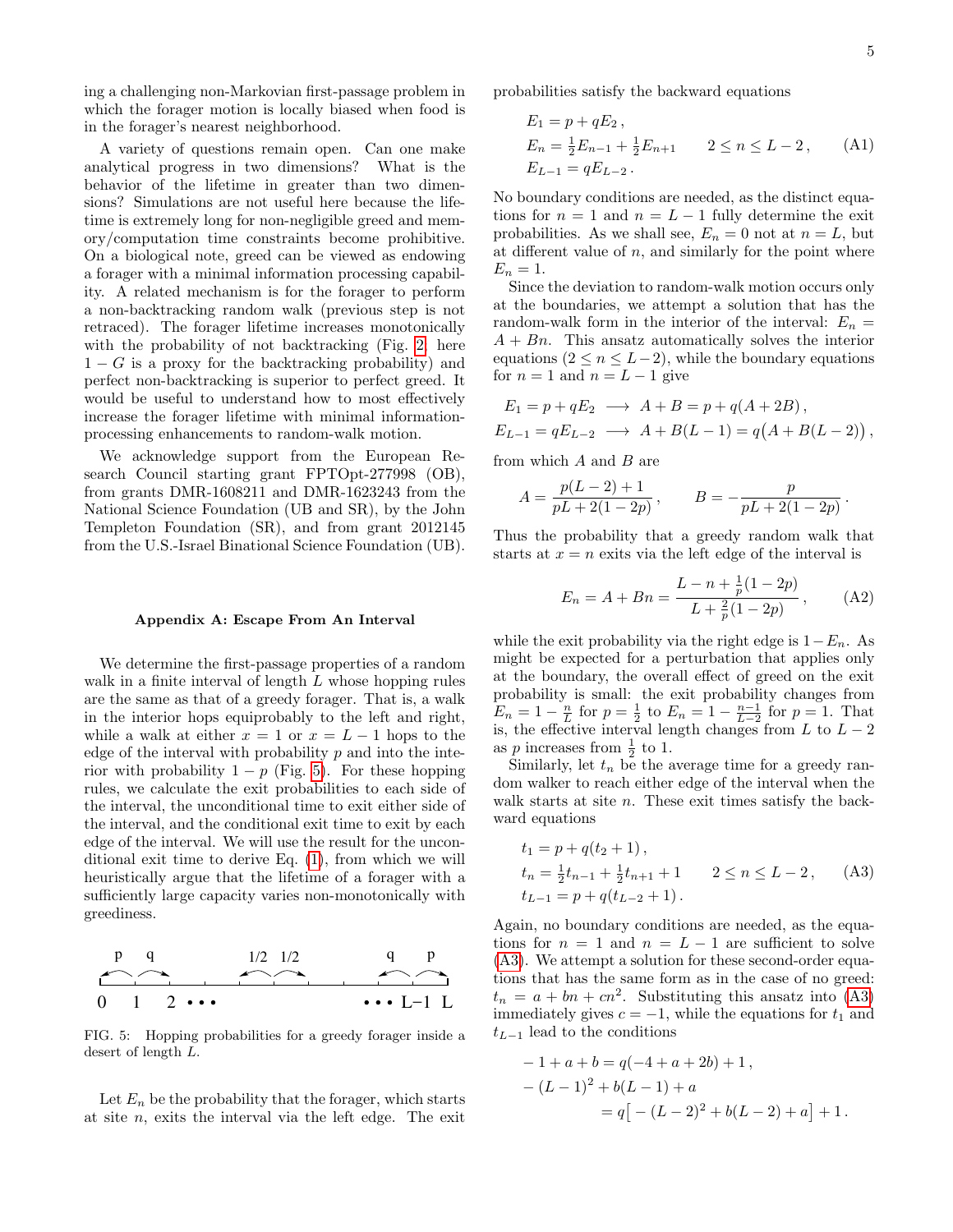Solving these equations, the average exit time to either edge of the interval when starting from site  $n$  is

$$
t_n = n(L - n) - \frac{2p - 1}{p}(L - 2).
$$
 (A4)

This gives a parabolic dependence of  $t_n$  on n that is shifted slightly downward compared to the case of no greed, as p ranges from  $\frac{1}{2}$  to 1. Notice again that  $t_n = 0$ not at  $n = 0$  and  $n = \tilde{L}$ , but rather at points between  $n = 0$  and 1 and between  $n = L - 1$  and L for  $p > \frac{1}{2}$ . This overall shift leads to a tiny change in each  $t_n$ , except when the forager starts one site away from the boundary.

Finally, we determine the *conditional* exit times,  $t_n^{\pm}$ , defined as the time to reach left edge of the interval when starting from site  $n$  (for  $t^-$ ) and to the right edge (for  $t^+$ ), conditioned on the walker exiting only by the specified edge. We focus on  $t_n^-$ , because once  $t_n^-$  is determined, we can obtain  $t_n^+$  via  $t_n^+ = t_{L-n}^-$ . The conditional exit times  $t_n^-$  satisfy

$$
u_1 = qu_2 + E_1,
$$
  
\n
$$
u_n = \frac{1}{2}u_{n-1} + \frac{1}{2}u_{n+1} + E_n \qquad 2 \le n \le L - 2, \quad (A5)
$$
  
\n
$$
u_{L-1} = qu_{L-2} + E_{L-1},
$$

where  $u_n \equiv E_n t_n^-$ , with  $E_n$ , the exit probability to the left edge, given by Eq. [\(A2\)](#page-4-3). Because Eqs. [\(A5\)](#page-5-19) are second-order with an inhomogeneous term that is linear in  $n$ , the general solution is a cubic polynomial:

- <span id="page-5-0"></span>[1] E. L. Charnov, Theor. Popul. Biol. 9, 129 (1976).
- [2] P. Knoppien and J. Reddingius, J. Theor. Biol. 114, 273 (1985).
- [3] D.W. Stephens and J. R. Krebs, Foraging Theory, (Princeton University Press, Princeton, NJ, 1986).
- [4] W. J. O'Brien, H.I. Browman, and B. I. Evans, Am. Sci. 78, 152 (1990).
- [5] J. W. Bell, Searching Behaviour, the Behavioural Ecology of Finding Resources, Animal Behaviour Series (Chapman and Hall, London, 1991).
- [6] J. P. Anderson, D. W. Stephens, and S. R. Dunbar, Behav. Ecol. 8, 307 (1997).
- <span id="page-5-1"></span>[7] L.D. Kramer and R.L. McLaughlin, Am. Zool. 41, 137 (2001).
- <span id="page-5-2"></span>[8] J. G. March, Organ. Sci. 2, 71 (1991).
- <span id="page-5-3"></span>[9] T. Gueudré, A. Dobrinevski, J.-P. Bouchaud, Phys. Rev. Lett. 112, 050602 (2014).
- <span id="page-5-4"></span>[10] H. Robbins, Bull. Am. Math. Soc. 58 527 (1952).
- <span id="page-5-5"></span>[11] J. C. Gittins, J. Roy. Statist. Soc. Ser. B (Methodological), 41, 148 (1979).
- <span id="page-5-6"></span>[12] T. S. Ferguson, Statist. Sci. 4, 282 (1989).
- <span id="page-5-7"></span>[13] [http://www.feynmanlectures.info/other/Feynmans\\_](http://www.feynmanlectures.info/other/Feynmans_Restaurant_Problem_Revealed.html) [Restaurant\\_Problem\\_Revealed.html](http://www.feynmanlectures.info/other/Feynmans_Restaurant_Problem_Revealed.html).
- <span id="page-5-8"></span>[14] T. T. Hills, M. N. Jone, and P. M. Todd, Psychol. Rev. 119 431 (2012).
- <span id="page-5-9"></span>[15] J. T. Abbott, J. L. Austerweil, and T. L. Griffiths, Psychol. Rev. 122 558 (2015).
- <span id="page-5-10"></span>[16] G. Viswanathan, S. V. Buldyrev, S. Havlin, M. Da Luz,

 $u_n = a + bn + cn^2 + dn^3$ . Substituting this form into Eq. [\(A5\)](#page-5-19) for  $2 \leq n \leq L-2$ , we obtain the conditions  $c = -A$  and  $d = -B/3$ , where A and B are the coefficient of  $E_n$  in Eq. [\(A2\)](#page-4-3). The remaining two coefficients are determined by solving the equations for  $u_1$  and  $u_{L-1}$ and the final results for the coefficients  $a, b, c, d$  in  $u_n$  are:

$$
a = \frac{2(L-2)(1-2p)\left[p^2(L-4)(L+\frac{3}{p}(1-p)) + 3\right]}{3p^3\left[L+\frac{2}{p}(1-2p)\right]^2},
$$
  
\n
$$
b = \frac{2p^2\left[L(L^2-6L+6)+8\right] + 6pL(L-3) + 6L - 8p}{3p^2\left[L+\frac{2}{p}(1-2p)\right]^2},
$$
  
\n
$$
c = -\frac{L+\frac{1}{p}(1-2p)}{L+\frac{2}{p}(1-2p)},
$$
  
\n
$$
d = -\frac{1}{3}\frac{1}{L+\frac{2}{p}(1-2p)}.
$$
\n(A6)

<span id="page-5-19"></span>Finally, the conditional exit time to the left edge is  $t_n^-$  =  $u_n/E_n$ , with  $u_n = a + bn + cn^2 + dn^3$ , and  $E_n$  already determined in Eq. [\(A2\)](#page-4-3). We are particularly interested in  $t_{L-1}^-$ , the conditional time for a walk that starts at  $x = L - 1$  to reach  $x = 0$ . From Eqs. [\(A2\)](#page-4-3) and [\(A6\)](#page-5-20), the limiting behavior of this crossing time for large  $L$  is

<span id="page-5-20"></span>
$$
t_{L-1}^- \equiv t_{\times} \simeq \frac{2}{3} L^2 + \frac{4}{3} \frac{L}{p}, \qquad (A7)
$$

- E. Raposo, and H. E. Stanley, Nature 401, 911 (1999).
- <span id="page-5-11"></span>[17] O. Bénichou, M. Coppey, M. Moreau, P.-H. Suet, and R. Voituriez, Phys. Rev. Lett. 94, 198101 (2005).
- [18] G. Oshanin, H. Wio, K. Lindenberg, and S. Burlatsky, J. Phys. Condens. Matter 19, 065142 (2007).
- [19] M. A. Lomholt, K. Tal, R. Metzler, and K. Joseph, Proc. Natl. Acad. Sci. (USA) 105, 11055 (2008).
- [20] P. C. Bressloff and J. M. Newby, Phys. Rev. E 83, 061139 (2011).
- [21] G. M. Viswanathan, M. G. E. da Luz, E. P. Raposo, and H. E. Stanley, The Physics of Foraging, (Cambridge University Press, Cambridge, 2011).
- <span id="page-5-12"></span>[22] V. V. Palyulin, A. V. Chechkin, and R. Metzler, Proc. Natl. Acad. Sci. (USA) 111, 2931 (2014).
- <span id="page-5-13"></span>[23] V. Tejedor, R. Voituriez, and O. Bénichou, Phys. Rev. Lett. 108, 088103 (2012).
- <span id="page-5-14"></span>[24] O. Bénichou and S. Redner, Phys. Rev. Lett. **113**, 238101 (2014).
- <span id="page-5-15"></span>[25] M. Chupeau, O. Bénichou, and S. Redner, J. Phys. A: Math. & Theor. 49, 394003 (2016).
- <span id="page-5-16"></span>[26] T. H. Cormen, C. E¿ Leiserson, R. L. Rivest, and C. Stein, Introduction to Algorithms,  $3<sup>rd</sup>$  ed., (MIT Press, Cambridge, MA 2009).
- [27] J. Bang-Jensen, G. Gutin and A. Yeo, Discrete Optimization 1, 121 (2004).
- <span id="page-5-17"></span>[28] C. Moore and S. Mertens, The Nature of Computation, (Oxford University Press, Oxford, UK, 2011).
- <span id="page-5-18"></span>[29] J. B. Kruskal, Proc. Am. Math. Soc. 7, 48 (1956).